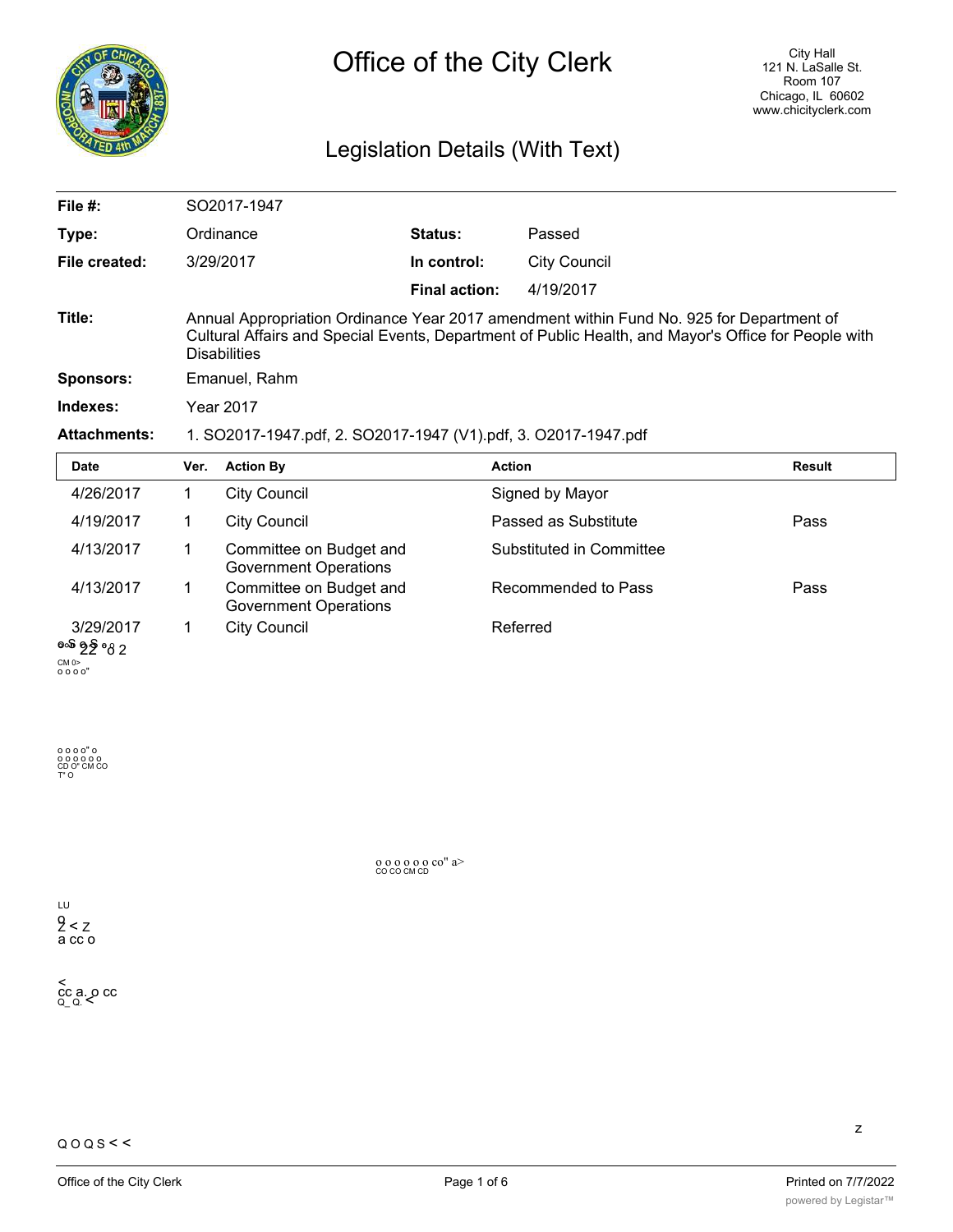| $\begin{array}{cc} 0 & 0 & 0 \\ 0 & 0 & 0 \\ 0 & 0 & 0 \\ t^{-n} & \stackrel{\cdot}{\sim} \\ <\!0 & \mathbf{C} \mathbf{0} \end{array}$<br>$_{\rm CO\ CD}$<br>$0''0>\sim$ CO CM TM<br>CO CM TM | r:<br>$\circ$<br>5 > i                 |  |  |  |
|-----------------------------------------------------------------------------------------------------------------------------------------------------------------------------------------------|----------------------------------------|--|--|--|
| $\circ \circ \circ \circ \circ \circ \text{cd}'' \text{ o}''$<br>$\begin{array}{c}\textrm{CM} \textrm{ } \textrm{CD}\\ \textrm{T}^\ast \, \textrm{O} \end{array}$                             |                                        |  |  |  |
| о<br>CM UJ X                                                                                                                                                                                  |                                        |  |  |  |
| Z ai<br>$\mathop{\mathrm{S}_{\mathrm{QZ}}}\limits_{\mathop{\mathrm{LU}}}$                                                                                                                     |                                        |  |  |  |
|                                                                                                                                                                                               |                                        |  |  |  |
| $LUZ$                                                                                                                                                                                         |                                        |  |  |  |
| <b>PS</b><br>CO <                                                                                                                                                                             |                                        |  |  |  |
| $\begin{matrix} 0 & 0 & 0 \\ 0 & 0 & 0 \end{matrix}$                                                                                                                                          |                                        |  |  |  |
| $0 \quad 0^{\circ}$ .                                                                                                                                                                         |                                        |  |  |  |
| CM<br>CO<br>0>''<br>CO                                                                                                                                                                        | CM J2<br>$\cos$<br>CD T~,<br><b>CM</b> |  |  |  |
| 000000 co" o" cm m<br>$\mathbf{a}^{\star}$                                                                                                                                                    |                                        |  |  |  |
| $\begin{smallmatrix} 0 & 0 & 0 \\ 0^{\prime\prime} & 0 \end{smallmatrix}$                                                                                                                     |                                        |  |  |  |
| 0000                                                                                                                                                                                          |                                        |  |  |  |
|                                                                                                                                                                                               |                                        |  |  |  |
|                                                                                                                                                                                               |                                        |  |  |  |
|                                                                                                                                                                                               |                                        |  |  |  |
| ${\rm LU}$                                                                                                                                                                                    |                                        |  |  |  |

 $<$  1-Z LU

 $<$  CL LU D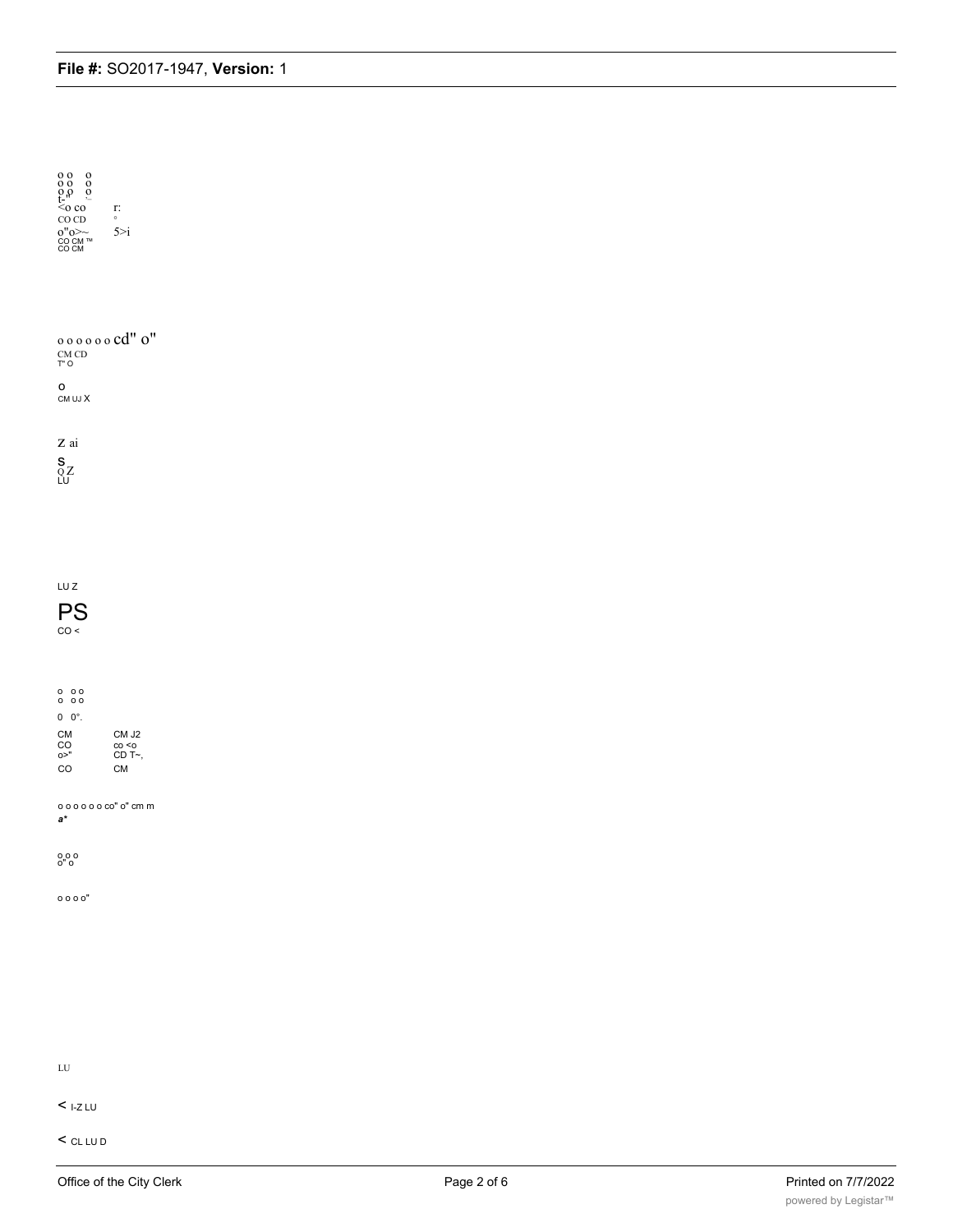LU Q O  $\circ$ 

 $G_{\text{in}}^{\text{C}}$ <br>
LU Z) Z LU > LU CC 1-Z < CC O U. O<br>
LU I-<<br>
S I-m<br>LU

 $\frac{OS}{CD}$  $\circ$ « o »<br>cu cu cn

CD CD ?  $\triangle$  Z. CL<br>
0.0 -0 if) m c<br>
0.0 o C C = CO CO n CD 0.3 < < CL  $E$   $E$   $E$ 

 $CD$   $CD$   $CD$ 355  $\,<\,$   $\,<$ 



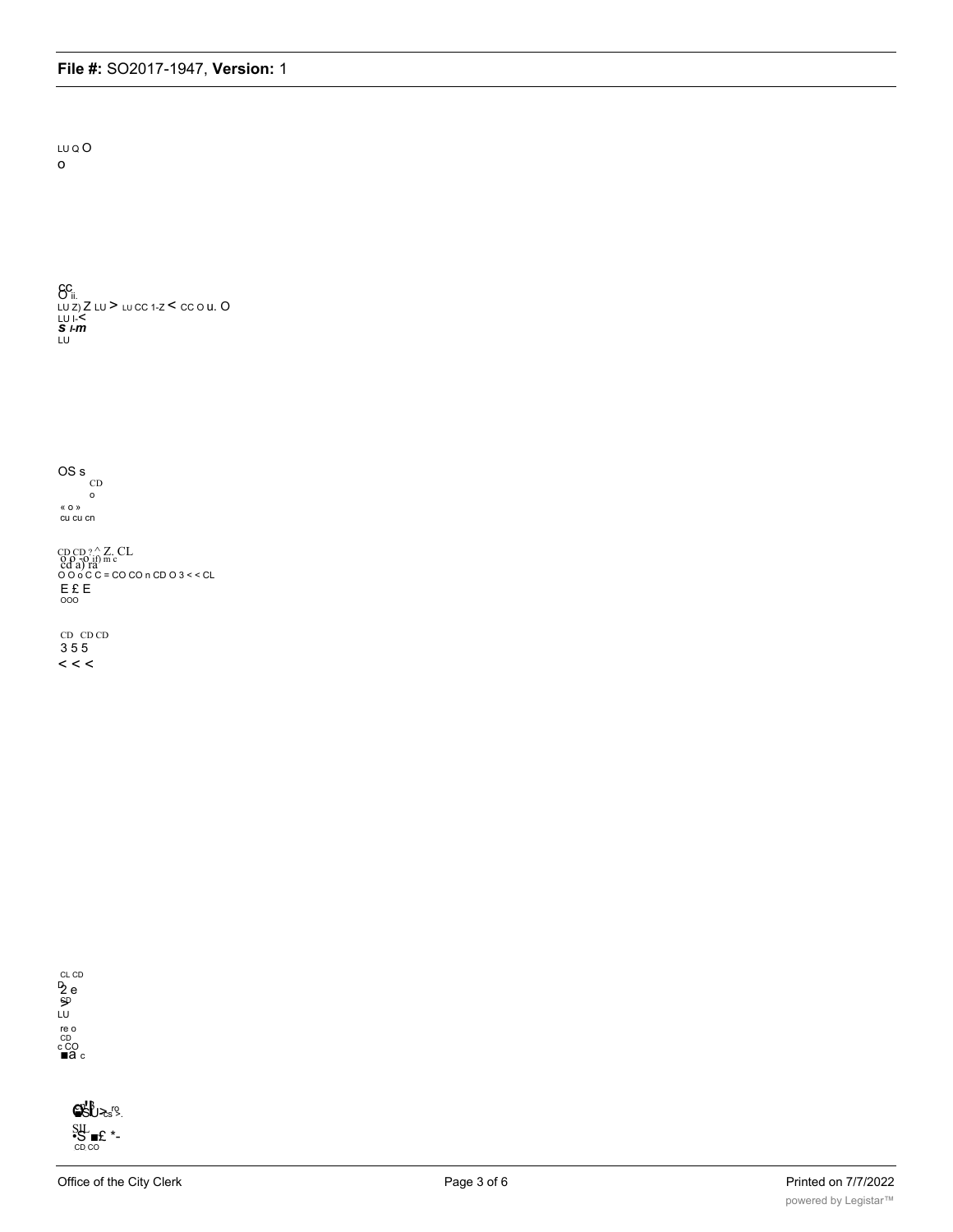EE cc<br>21 aj a) c 'c c \_ro CL CD  $CD E$  $\degree$ > o  $2\text{S}_{\text{ECC}}$ a $\ll 2!8$ °--§ ro  $2$ t! X CL E E CO CD O O  $£ £ 29$  bo co

0. CL

J2 CD in 5 a

Q ■ *o a* CL

## **SUBSTITUTE ORDINANCE**

WHEREAS, the Annual Appropriation Ordinance for the year 2017 of the City of Chicago (the "City") contains estimates of revenues receivable as grants from agencies of the state and federal governments and public and private agencies; and

WHEREAS, in accordance with Section 8 ofthe Annual Appropriation Ordinance, the heads of various departments and agencies of the City have applied to agencies of the state and federal governments and public and private agencies for grants to the City for various purposes; and

WHEREAS, the City through its Department of Cultural Affairs and Special Events ("DCASE") has been awarded additional private grant funds in the amount of \$25,000 by the Millennium Park Foundation ("MP Foundation") which shall be used for the Millennium Park Workouts Program; and

WHEREAS, the City through DCASE has been awarded private grant funds in the amount of \$150,000 by MP Foundation which shall be used for the Millennium Park Family Fun Program; and

WHEREAS the City through its Department of Public Health ("Health") has received additional federal carryover grant funds in the amount of \$159,000 by the United States Department of Health and Human Services ("HHS") which shall be used for the Bioterrorism Hospital Preparedness Program; and

WHEREAS, the City through Health has received additional federal carryover grant funds in the amount of \$879,000 by HHS which shall be used for the Bioterrorism Preparedness Response Planning